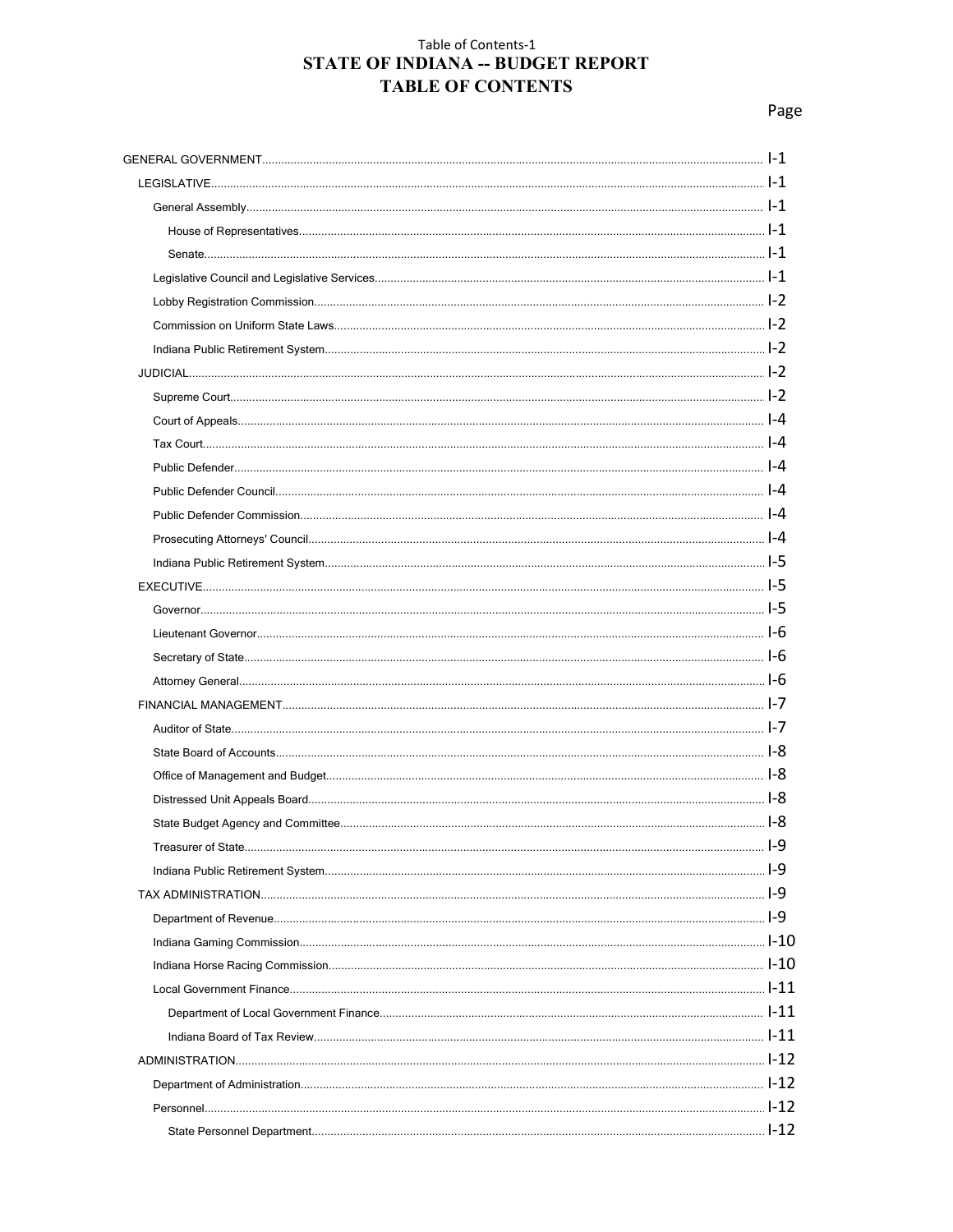# Table of Contents-2 **TABLE OF CONTENTS**

| $II-5$ |
|--------|
|        |
|        |
|        |
|        |
|        |
|        |
|        |
|        |
|        |
|        |
|        |
|        |
|        |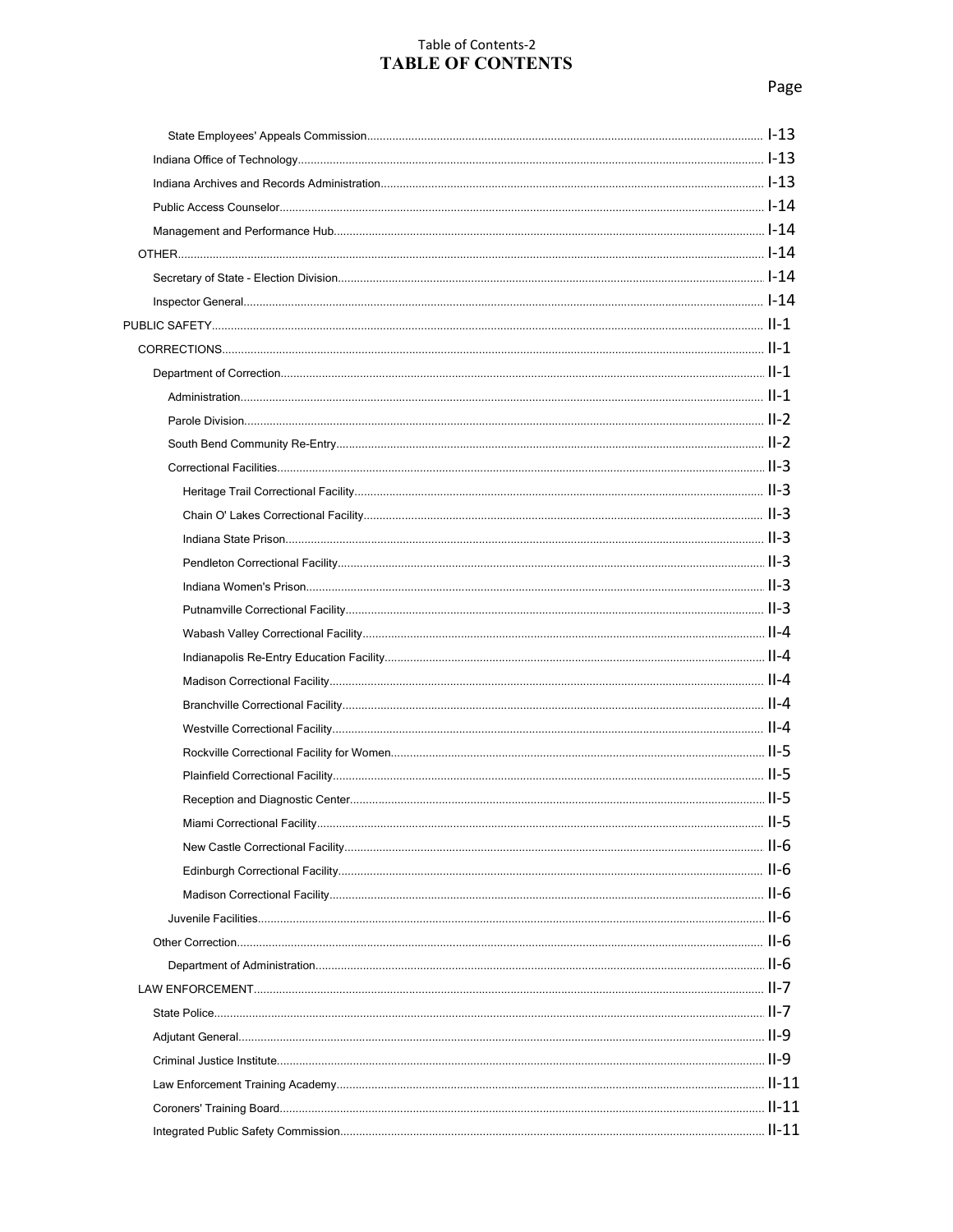## Table of Contents-3 **TABLE OF CONTENTS**

| $IV-1$ |
|--------|

| $IV-1$ |
|--------|
|        |
|        |
|        |
| $IV-2$ |
| $IV-2$ |
|        |
|        |
|        |
| $IV-3$ |
|        |
|        |
|        |
| $IV-5$ |
|        |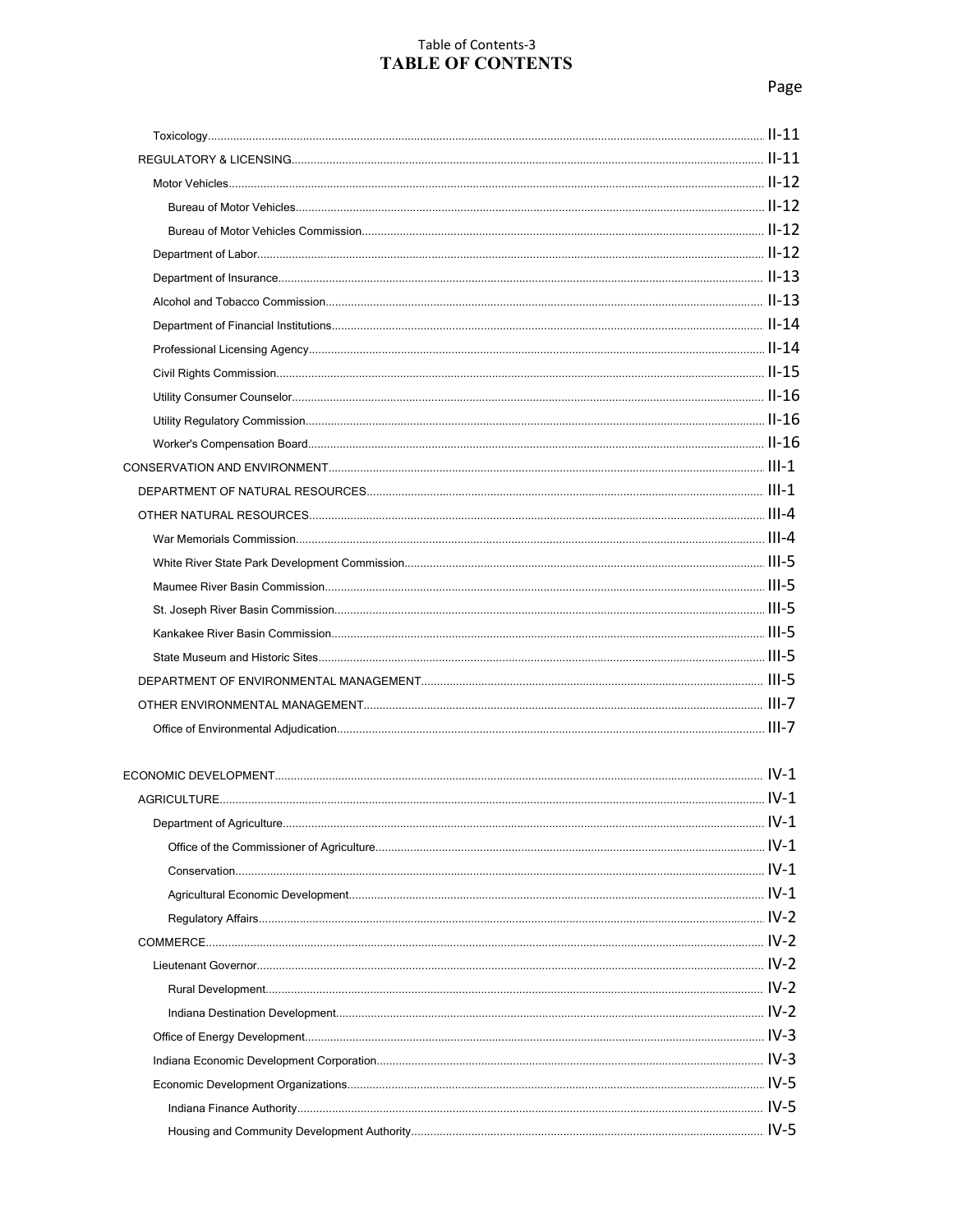# Table of Contents-4 **TABLE OF CONTENTS**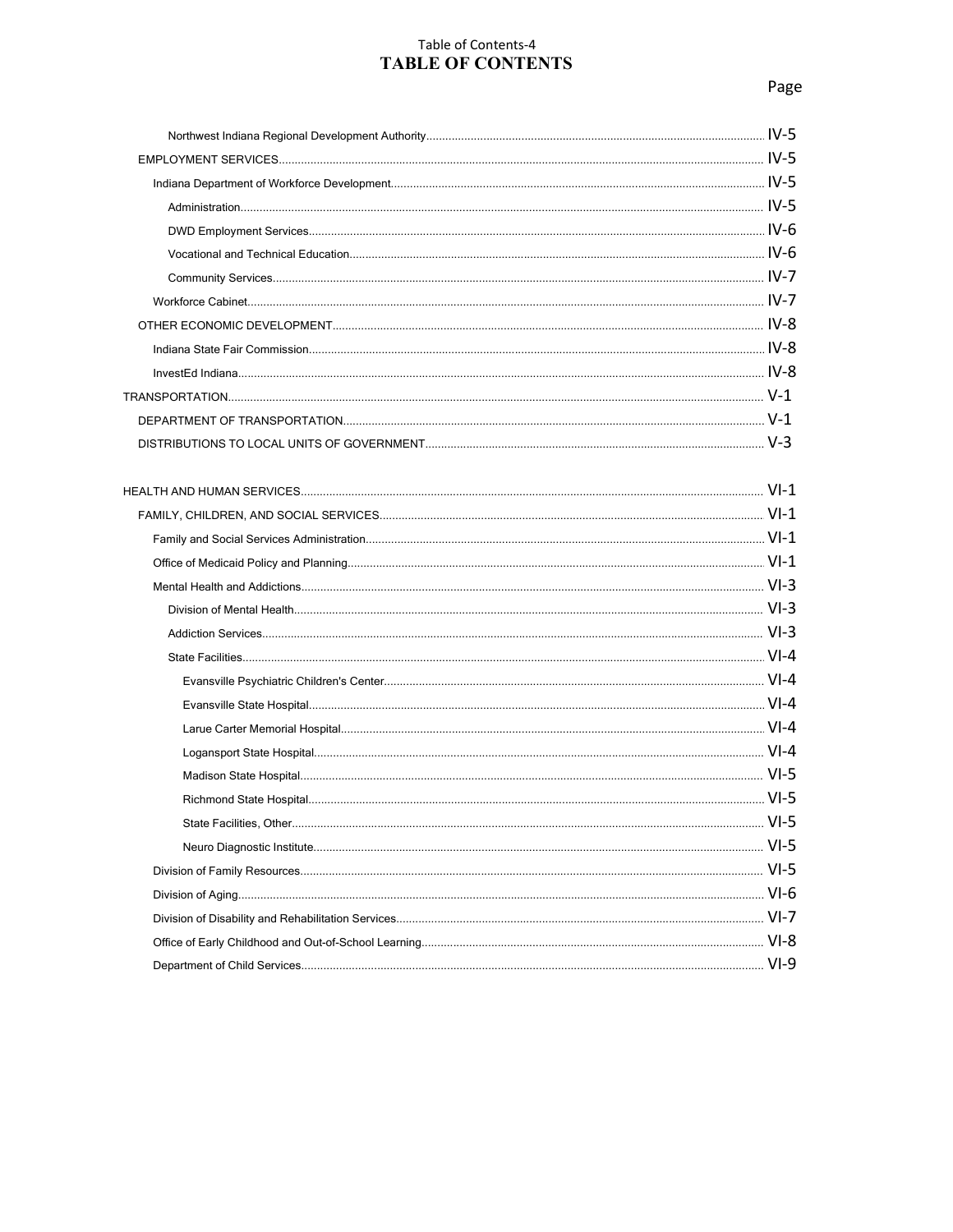# Table of Contents-5 **TABLE OF CONTENTS**

|                   | VII-6    |
|-------------------|----------|
|                   |          |
|                   |          |
|                   |          |
|                   |          |
|                   |          |
|                   |          |
|                   |          |
|                   |          |
| School Assessment | $VII-10$ |